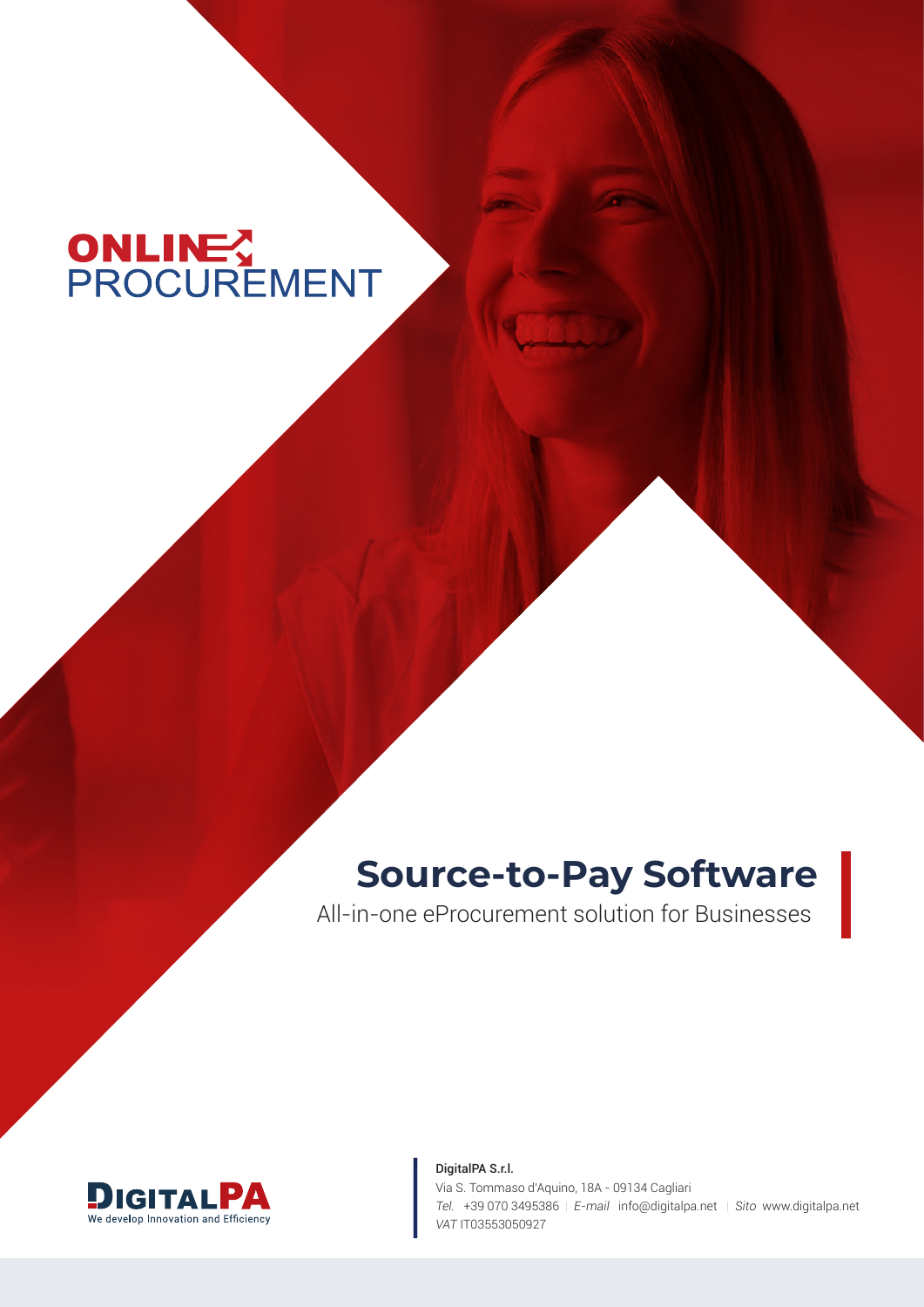

# **End-to-end process to manage purchasing**

Source-to-Pay allows to fully digitalize procurement processes and assure better performances for Buyers in terms of overall costs, procurement teams' performances, and management of admin procedures.

Thanks to comprehensive management of procurement procedures all orders and suppliers are optimized. The positive impact of such a smart S2P management solution can be spotted when the software solution is complete and can rely on a unique database.

# **Source-to-Pay software developed for the most demanding Customers**

**DigitalPA**, leader in procurement software solutions for over twenty years, supports organizations in developing their potential and optimizing purchasing processes. Online Procurement is the modular solution for the complete management of Sourceto-Pay processes in your company.

Steps you will be able to manage: preliminary analysis, management of purchasing categories, suppliers and orders, contract, and invoicing.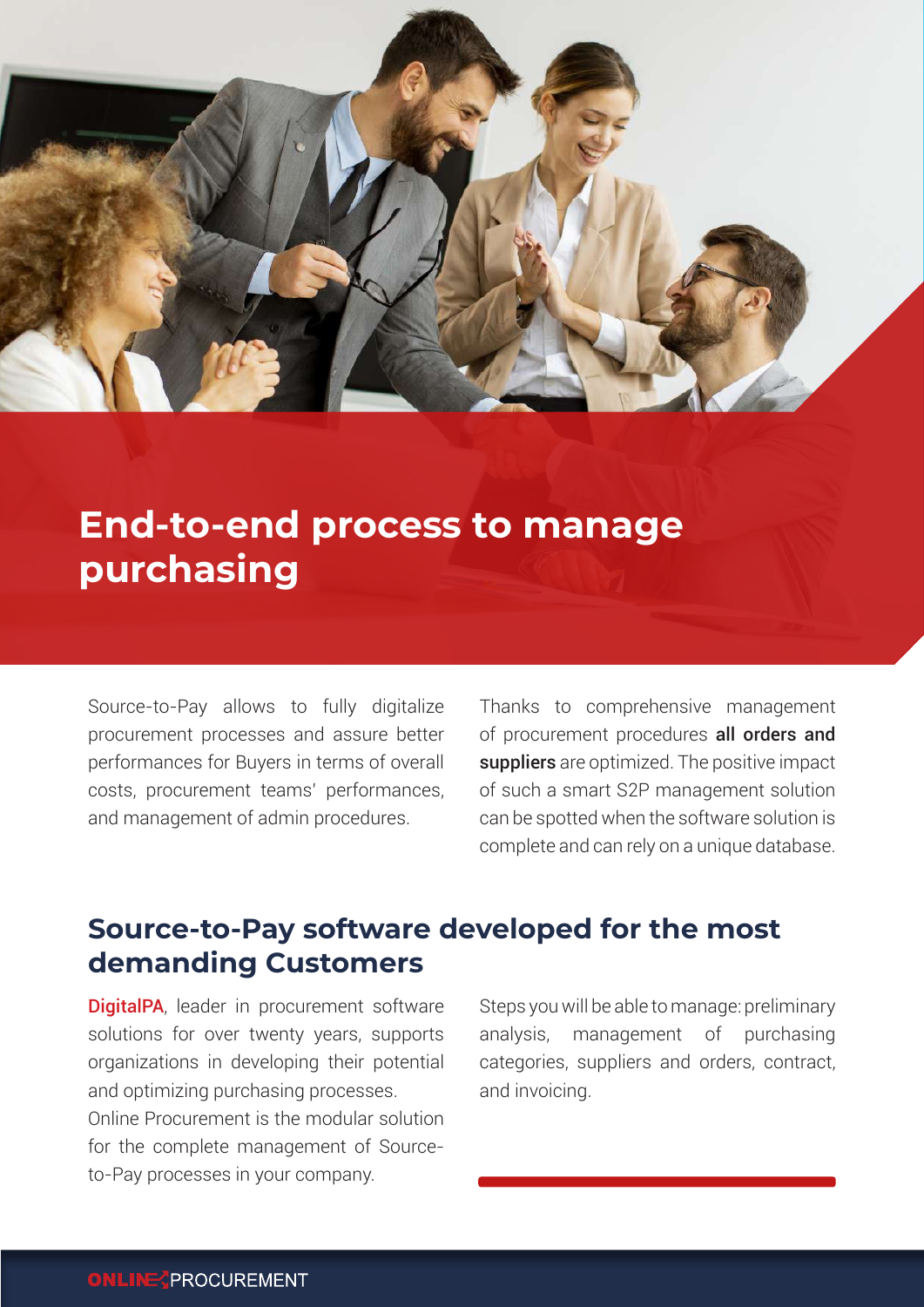# **Accelerate your business and trigger progress**

### Gain 100% visibility on Company suppliers and spending



Reduce costs of spend management, improve processes and decisions by identifying the best suppliers and new savings opportunities starting from an accurate analysis of spending.



#### Connect all players in the buying process

Online Procurement integrates a powerful communication tool with a role-based approach for the full connection of all professionals involved.



#### Focus on strategic activities

Automate manual processes and allow your employees to focus on strategic initiatives that generate real value for the Company.

#### Improve legal and contracts compliance



Ensure transparent, secure, ethical, and sustainable supplier relationships with flexible workflows. Thanks to activities verification integrated into the system you can prevent errors.



#### Equip your Company with the most innovative technology on the market, now and in the future

New updates of the Online Procurement platform are regularly released by DigitalPA, with no need for intervention by your company's IT department.



#### Start now to optimize Source-to-Pay processes

Quick and cutting-edge setup to ensure competitiveness.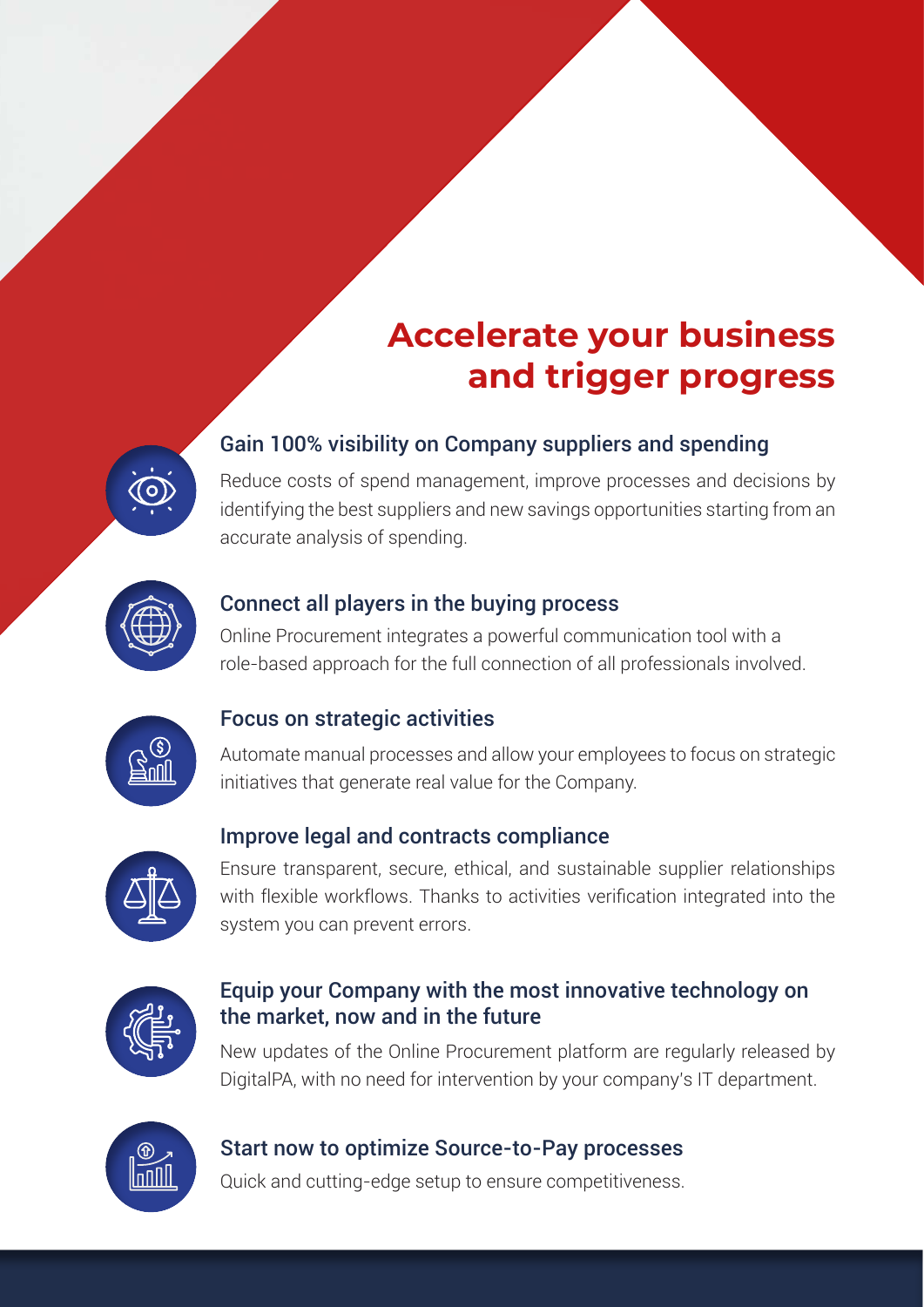

#### **e-Sourcing**

Manage negotiation events through optimized workflows, manage supplier onboarding and evaluate offers thanks to a powerful analysis and comparison system.

Proposal comparison can be run using selected criteria to optimize purchasing price and mitigate risks.



#### **e-Catalog**

Create and manage one-click POs thanks to an advanced search engine and a quick comparison of price lists and product sheets customizable according to your company sourcing strategy. Purchasing through the e-Catalog guarantees the cost saving thanks to defined standards applied to spending visibility.



#### **Supplier Management**

A single tool to improve collaboration and create valuable relationships with your suppliers: from the scouting and qualification phases up to the performance evaluation.

Supplier Portal - the Vendor Scouting portal Find more on www.onlineprocurement.com



#### **Procurement Intelligence**

Identify savings potential in the Source-to-Pay process and achieve high performance by analyzing supplier performances.

Our cutting-edge platform allows you to process data in an intuitive dashboard gaining optimal purchasing planning.



#### **Strategic Purchasing**

Plan your Company's spend management goals: collect business needs, generate purchasing strategies and gain full budget control.

Automating sourcing procedures creation and management you will able to reduce costs.

$$
\widehat{\mathbb{Z}^2}
$$

#### **Contract Management**

Smart data setup and an integrated communication tool with suppliers assure complete management of contracts.

Contract Management includes advanced monitoring tools, integrated notifications, and contract provisions evaluation, to gain full control and reduce risks.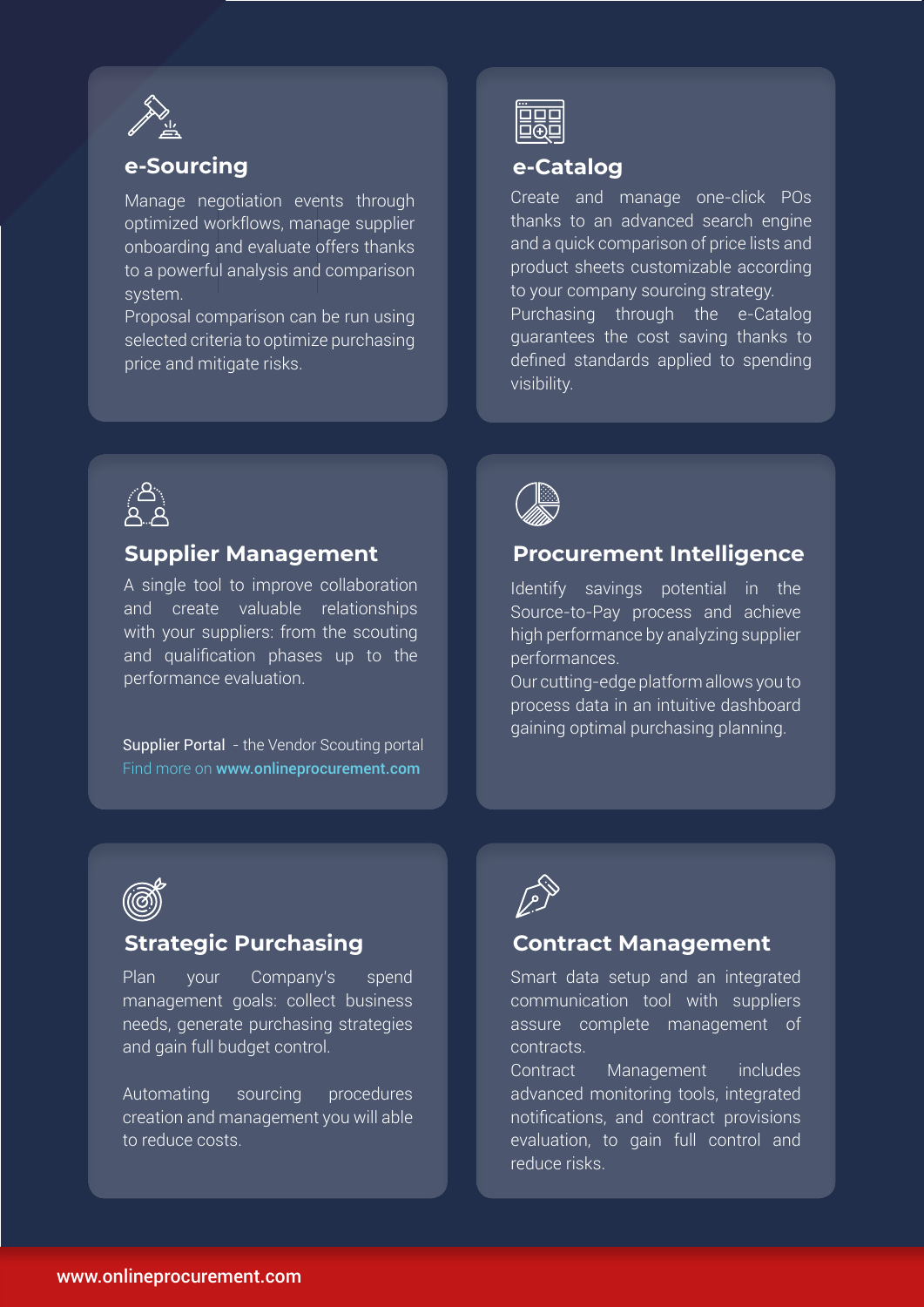#### **Interconnect your Company's IT systems** INTEGRATION SYSTEM

*"In the complex world of procurement, DigitalPA has been able to make a difference"* "In the<br>procu<br>has be<br>differe

# Integration System as...

Connection with a wide range of third-party services, including ERP systems via API, web-service, SSO, and other recognized and open standards for data exchange.

Interoperability between modules allowing the complete flow of data interchange.

Integrated management of authentication and authorizations for role-based access to features and content.

Flexibility and perfect blending of the tool to needs in different industries.

# **Improve communication and actively collaborate with your suppliers**

Internal communication between stakeholders and external communication with suppliers is essential to accelerate the purchasing cycle and gain consistent savings advantages.

Forget fragmented communication: an advanced management system for messages is integrated with **notifications and email** which alert suppliers, who will be able to interact with Buyers through their dedicated area in Online Procurement.

The software also includes an internal communication system, which faithfully replicates the company organization chart and allows effective information sharing across different departments and professionals involved.



**Communication** The module for Supplier Collaboration



Extra Organization The module for internal communication optimization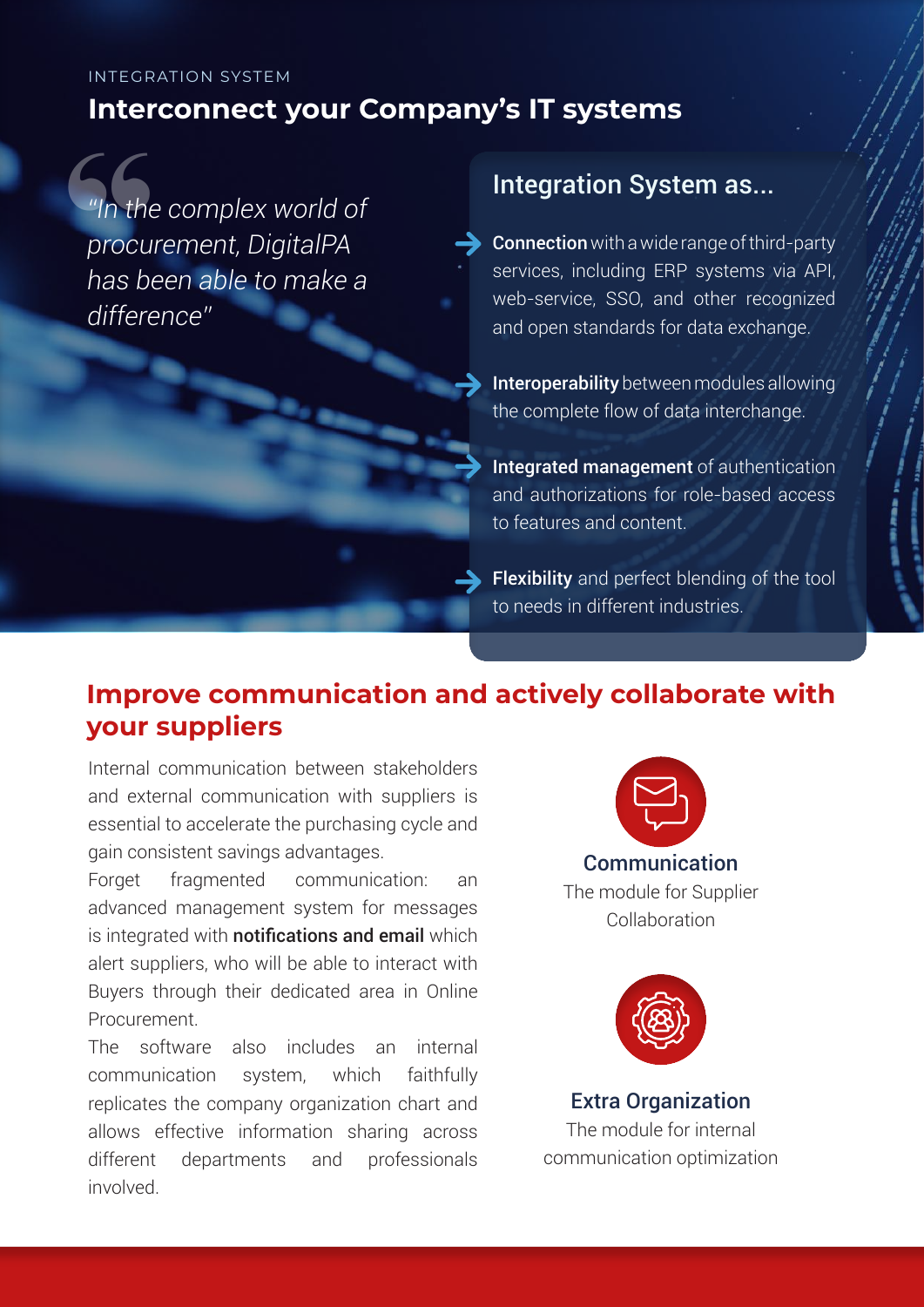

## **Infrastructure, security, and privacy compliance**

DigitalPA is equipped with an ISO 9001 and ISO IEC 27001 certified **Quality and** Information security Management System.

All information and documents available on the platform are stored according to the strictest data confidentiality protocols.

High standards are applied to all processes managed within Online Procurement, including onboarding and tendering phases, in which the secrecy of proposals is key to ensure fair competition and transparency during the assessment.

**UPTIME GARANTEED** 

**99,9%**

Each Supplier has a dedicated area available in every Online Procurement platform.

A specific area of the platform is dedicated to proposal sending: featuring an intuitive and easy-to-use interface is designed to avoid errors and provide automatic verification. Moreover, this dedicated area guarantees the security and legal validity of the proposals, according to our exclusive procedure called Secure Digital Proposal ©, copyrighted by DigitalPA both nationally and internationally.

H24 / 365 hardware and software infrastructure monitoring

Cloud SaaS infrastructure accessible anywhere

Daily Backup Policy

Business Continuity

**ONLINE** PROCUREMENT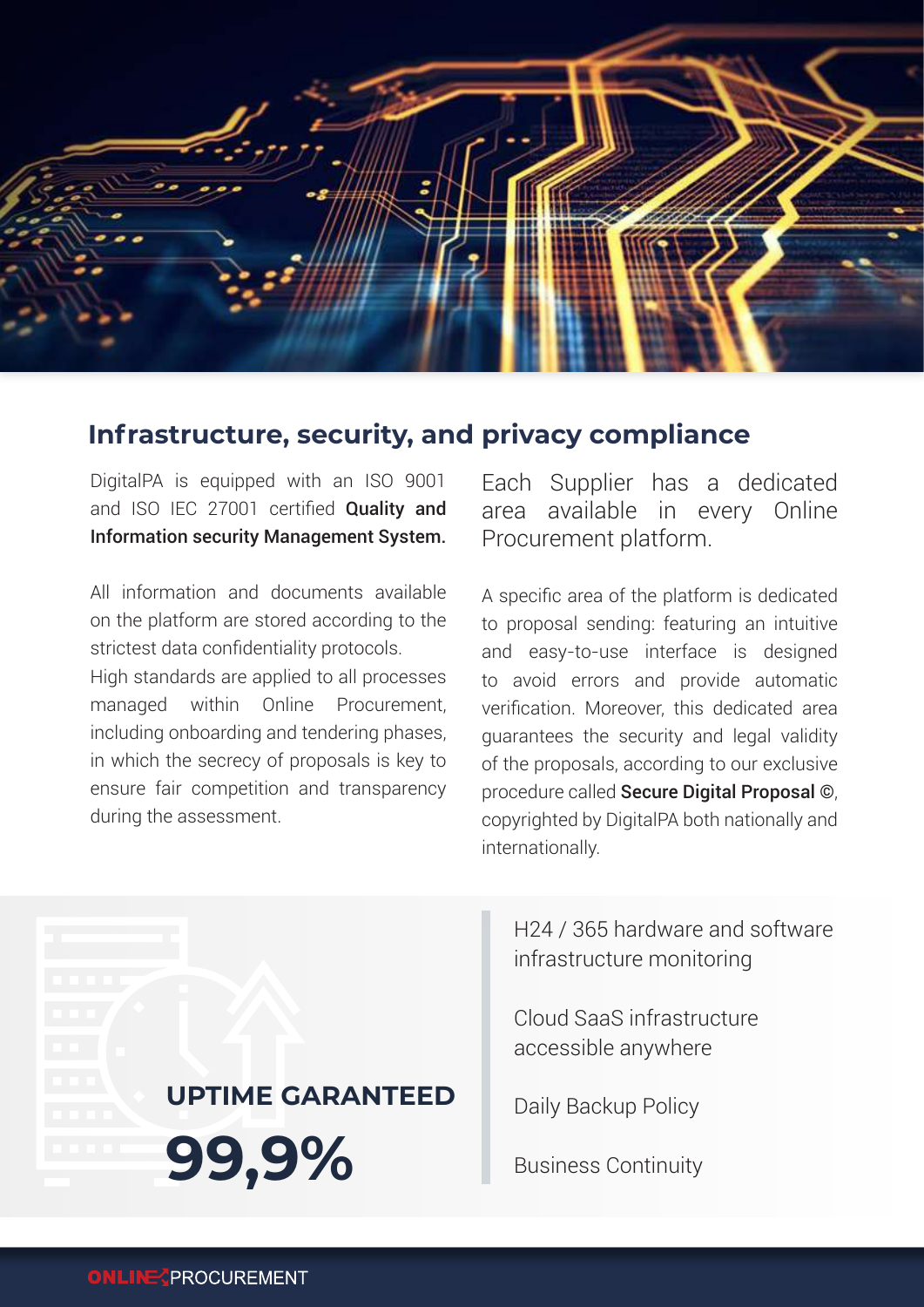$\blacksquare$ 

## **Always there to offer you the support you are looking for**

We are by your side to offer you all the assistance necessary for the implementation of your Online Procurement system: from the set-up phase to the progressive integration of the solution, we will be there to ensure the success of your purchasing processes.

#### **Training**

Our consultants will plan a training designed around your needs.

#### **Manuals and Video guides**

Always available for Buyers and Suppliers ensuring they get the best results from Online **Procurement** 

#### **Support to suppliers**

The Buyer will no longer have to worry about having team members dedicated to assisting suppliers: they will be supported by a dedicated team of DigitalPA consultants who will guide them in all qualification and tendering phases.